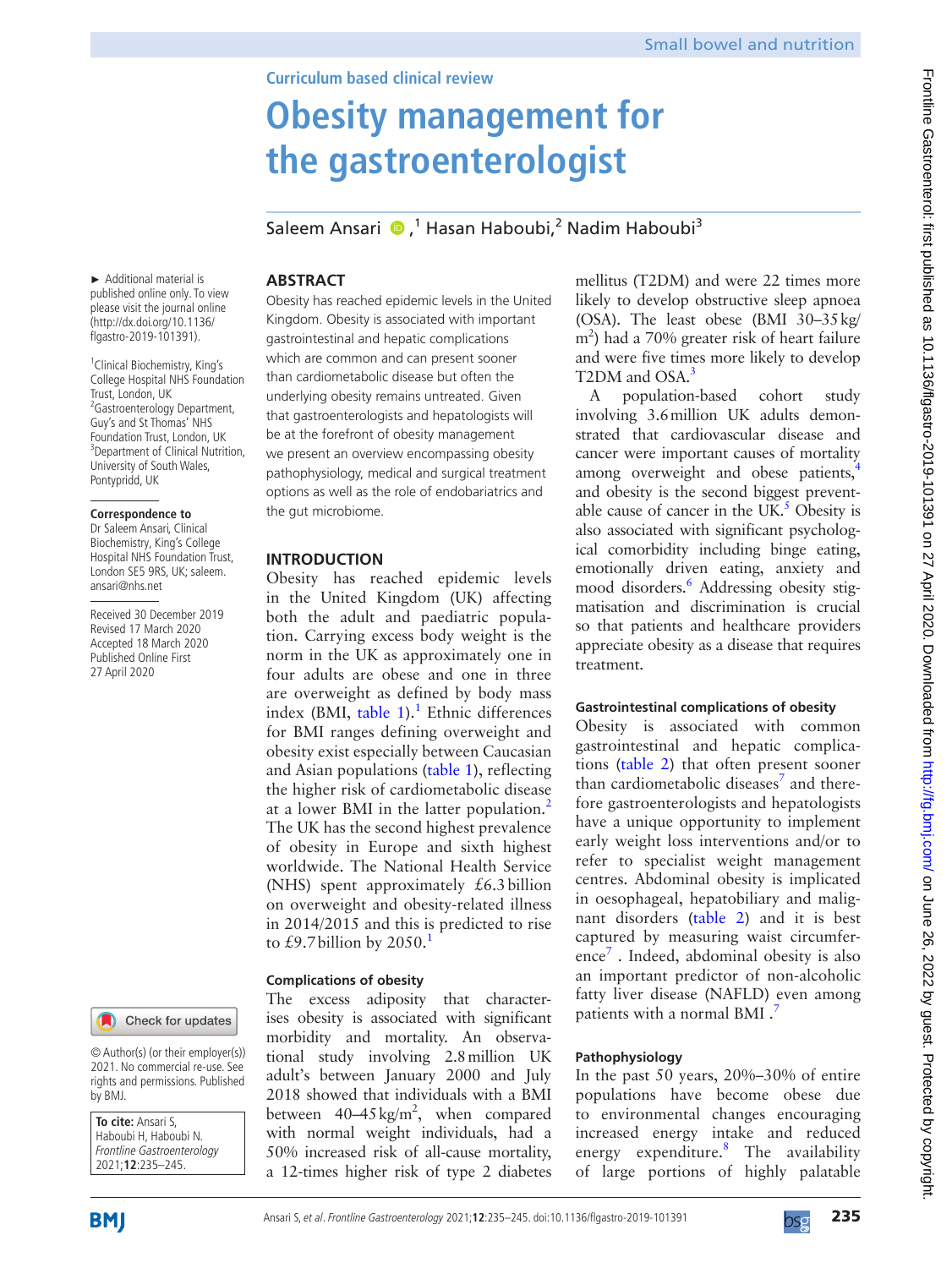### **Specialty certificate exam style BEST-OF-FIVE questions**

#### **Question 1**

A middle-aged female with a past medical history of obesity and diabetes underwent a laparoscopic Roux-en-Y gastric bypass 1week ago. She presents to the acute medical take with a fall on a background of a 2-day history of persistent vomiting, confusion and blurred vision.

What micronutrient is most likely to be deficient?

- a. Vitamin B.
- b. Vitamin  $B<sub>c</sub>$
- c. Vitamin  $B_{12}$
- d. Calcium
- e. Potassium
- Correct answer a) Vitamin  $B_1$  (Thiamine)

The presentation suggests developing Wernicke's encephalopathy following a recent gastric bypass which places this patient at increased risk of thiamine deficiency because this water-soluble vitamin is absorbed in the duodenum and proximal jejunum. Thiamine can only be obtained from the diet and cannot be endogenously synthesised by human cells.

### **Question 2**

A middle-aged female who is asymptomatic is referred to a joint hepatology-diabetology clinic with liver steatosis on abdominal ultrasound, normal liver function tests and a glycated haemoglobin (HbA1C) of 59 mmol/mol. She has a past medical history of treated bladder cancer and type 2 diabetes mellitus. She is a non-smoker and does not drink alcohol. She is currently taking metformin 1 g twice a day and gliclazide 80mg twice a day. On examination, herwaist circumference is 102 cm and body mass index (BMI) is 37 kg/m<sup>2</sup>. Her liver screen is unremarkable. She is commenced on a once weekly subcutaneous injection of semaglutide.

What drug class does semlaglutide belong to?

- a. Glucagon-like peptide 1 agonist
- b. Dipeptidyl peptidase-4 inhibitor
- c. Sodium-glucose cotransporter 2 inhibitor
- d. Insulin secretagogues
- e. Biguadines
- Correct answer: a) Glucagon-like peptide 1 agonist (GLP-1)

Semaglutide is a GLP-1 agonist that has effects on the central nervous system, pancreas and intestinal tract. GLP-1 agonists can mediate an incretin effect whereby insulin secretion is enhanced when enteral glucose is given in comparison to parenteral glucose. GLP-1 agonists can have trophic effects on pancreatic beta-cells and are assocaited with increased satiety, reduced food intake and weight loss. GLP-1 suppresses appetite through vagal-dependent and vagal-independent mechnaism, the latter involving activation of POMC/CART (pro-opiomelanocortin/cocaine and amphetamine regulated transcript) hypothalamic neurones. GLP-1 also delays gastric emptying.

# **Question 3**

.

A middle-aged male presents to your gastroenterology outpatient clinic. He underwent a Roux-en-Y gastric bypass operation for Obesity Class II (BMI 35–39 kg/m<sup>2</sup>) and type 2 diabetes 12 months ago. He has lost 40 kg since his operation and his current glycated haemoglobin is 6%. He complains of nausea, abdominal pain, diarrhoea, tremors, sweating and palpitations, especially within 30 minutes of eating sugary snacks for the past 1month.

What is the most appropriate management option for this patient?

- a. Inpatient surgical review
- b. Advise a low glycaemic index carbohydrate diet
- c. Prescribe antibiotics
- d. Reassure and advise Fermentable Oligo-, Di-, Mono-saccharides And Polyols (FODMAP) diet
- e. Colestyramine

Correct answer: b) Advise a low glycaemic index carbohydrate diet

The question gives a history of dumping syndrome which can affect up to 50% of patients at some stage following gastric bypass. It is caused by rapid emptying of gastric contents into the small intestine. This causes fluid to shift into the small intestine due to increased osmolarity . Some patients may also experience an exaggerated postprandialinsulin response which can cause hypoglycaemic episodes, especially after eating high glycaemic index carbohydrates and/or eating too fast. Mainstay of management is to adhere to a low GI carbohydrate diet and to eat small frequent meals. Medications such as diazoxide, octreotide or calcium channel antagonists are availabe for refractory cases of dumping syndrome. GLP-1 analogues have also been trialled as partial agonists.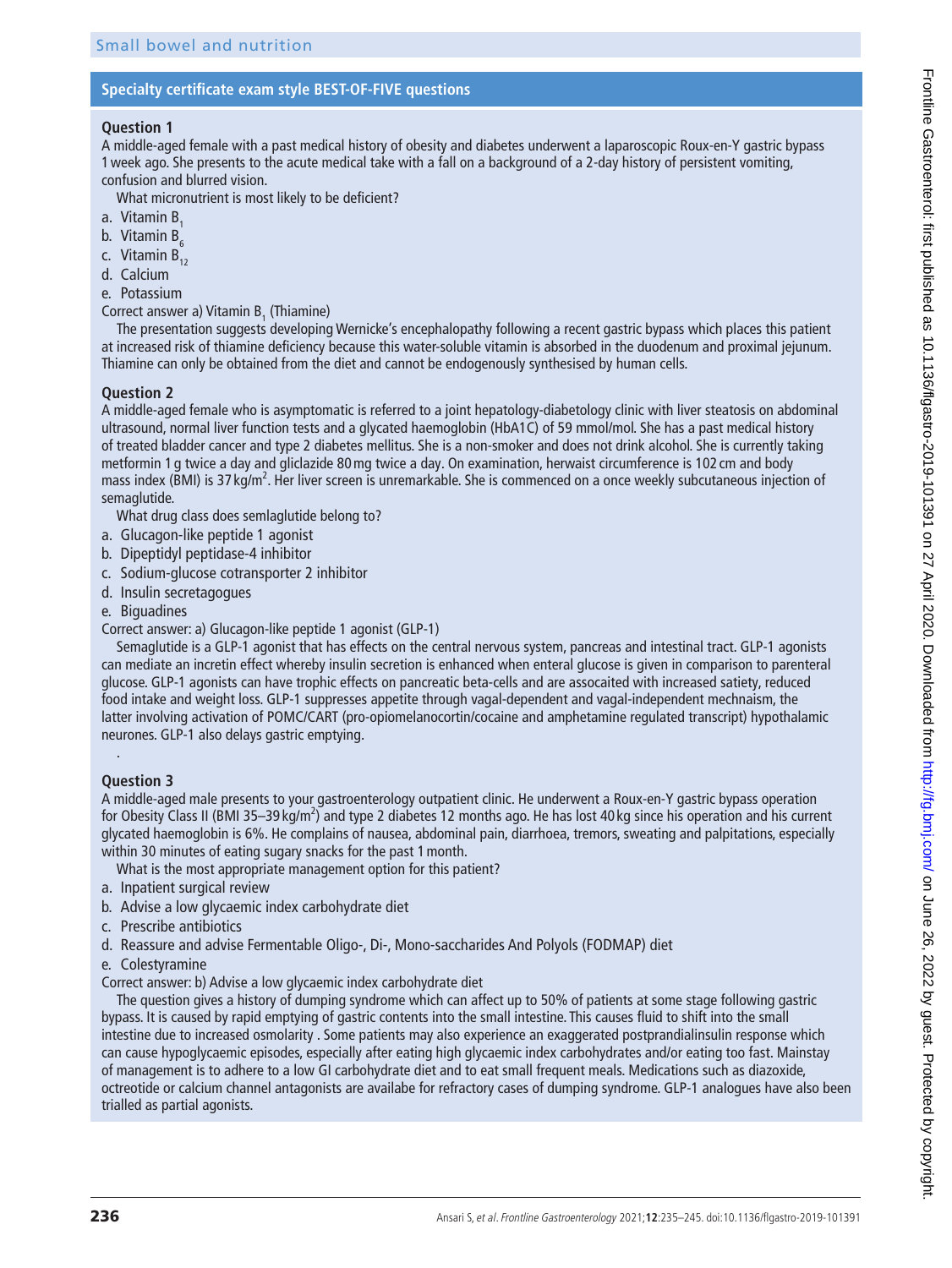| energy-dense processed foods are a key driver for                   |
|---------------------------------------------------------------------|
| weight gain. Food intake is influenced by external vari-            |
| ables such as food palatability and availability and the            |
| internal gut–brain axis (figure 1). <sup>8</sup> Hunger and satiety |
| are regulated in the brain via complex reciprocal                   |
| connections between the hypothalamus, brainstem and                 |
| higher cortical areas which receive peripheral neuroen-             |
| docrine signals from the gastrointestinal tract which               |
| regulates meal initiation and termination (table $3)^8$ .           |
| Insulin, leptin and adipokines are involved in the long-            |
| term regulation of energy homeostasis mediated by the               |
| amount of stored adipose tissue (table 3). <sup>9</sup>             |

<span id="page-2-1"></span>

| Quantified risk ratios and physiological mechanisms of selected gastrointestinal diseases associated with obesity in adults<br>Table 2 |                                             |                                               |                                                                                                                        |  |  |
|----------------------------------------------------------------------------------------------------------------------------------------|---------------------------------------------|-----------------------------------------------|------------------------------------------------------------------------------------------------------------------------|--|--|
| Gastrointestinal disease                                                                                                               | Obesity as a risk factor                    |                                               | Physiological mechanism by which obesity is associated<br>with gastrointestinal disease                                |  |  |
|                                                                                                                                        | Risk expressed as OR or RR                  | 95% CI                                        |                                                                                                                        |  |  |
| Oesophagus                                                                                                                             |                                             |                                               |                                                                                                                        |  |  |
| Gastro-oesophageal reflux disease                                                                                                      | OR, 1.94                                    | $1.46 - 2.57$                                 | $\uparrow$ intra-abdominal pressure, $\downarrow$ Oesophageal pressure.<br>↑ Oestrogen                                 |  |  |
| Erosive oesophagitis                                                                                                                   | OR, 1.87                                    | $1.51 - 2.31$                                 | Abdominal adiposity                                                                                                    |  |  |
| Barrett's oesophagus                                                                                                                   | OR, 4.0                                     | $1.4 - 11.1$                                  | Abdominal adiposity,<br>↓ Adiponectin, TLeptin                                                                         |  |  |
| Oesophageal adenocarcinoma                                                                                                             | Men: OR, 2.4<br>Women: OR, 2.1<br>RR, 4.8   | $1.9 - 3.2$<br>$1.4 - 3.2$<br>$3.0 - 7.7$     | Abdominal adiposity, $\downarrow$ Adiponectin,<br>↑ Leptin, Insulin-like growth factor                                 |  |  |
| Stomach                                                                                                                                |                                             |                                               |                                                                                                                        |  |  |
| Gastritis                                                                                                                              | OR, 2.23                                    | $1.59 - 3.11$                                 | $\downarrow$ Adiponectin                                                                                               |  |  |
| Gastric cancer                                                                                                                         | OR, 1.55<br>RR (Cardia), 1.8                | $1.31 - 1.84$<br>$1.3 - 2.5$                  | Proinflammatory, adipokines, Insulin-like growth factor                                                                |  |  |
| Hepatobiliary                                                                                                                          |                                             |                                               |                                                                                                                        |  |  |
| Non-alcoholic fatty liver disease                                                                                                      | RR, 4.6                                     | $2.5 - 11.0$                                  | Abdominal obesity, $\uparrow$ serum free fatty acids, $\uparrow$ hepatic<br>triglycerides, hepatic de novo lipogenesis |  |  |
| Liver cirrhosis                                                                                                                        | RR, 4.1                                     | $1.4 - 11.4$                                  | Non-alcoholic fatty liver disease, non-alcoholic<br>steatohepatitis, proinflammatory                                   |  |  |
| Hepatocellular carcinoma                                                                                                               | RR, 1.8                                     | $1.6 - 2.1$                                   | Non-alcoholic fatty liver disease, non-alcoholic<br>steatohepatitis, proinflammatory                                   |  |  |
| Gallstone disease (gallstones, cholecystitis)                                                                                          | Men: RR 2.51<br>Women: RR, 2.32             | $2.16 - 2.91$<br>$1.17 - 4.57$                | Abdominal obesity, $\uparrow$ Insulin, $\uparrow$ leptin, $\uparrow$ lipids, insulin<br>resistance, dysmotility        |  |  |
| Gallbladder cancer                                                                                                                     | RR, 1.3                                     | $1.2 - 1.4$                                   | ↑ risk of gallstones, chronic inflammation                                                                             |  |  |
| Pancreas                                                                                                                               |                                             |                                               |                                                                                                                        |  |  |
| Acute pancreatitis                                                                                                                     | RR, 2.20                                    | $1.82 - 2.66$                                 | Hyperlipidaemia, chronic inflammation                                                                                  |  |  |
| Pancreatic cancer                                                                                                                      | Men: RR, 1.10<br>Women: RR, 1.13<br>RR, 1.5 | $1.04 - 1.22$<br>$1.05 - 1.18$<br>$1.2 - 1.8$ | Insulin-like growth factor binding protein-1                                                                           |  |  |
| Intestinal                                                                                                                             |                                             |                                               |                                                                                                                        |  |  |
| Diarrhoea                                                                                                                              | OR, 2.7                                     | $1.10 - 6.8$                                  | ↑ Bile acids, accelerated colonic transit,                                                                             |  |  |
| Diverticular disease                                                                                                                   | RR, 1.78                                    | $1.08 - 2.94$                                 | Chronic inflammation, alteration in gut microbiota                                                                     |  |  |
| Polyps                                                                                                                                 | OR, 1.44                                    | $1.23 - 1.70$                                 | Chronic inflammation                                                                                                   |  |  |
| Colorectal cancer                                                                                                                      | Men: RR, 1.95<br>Women: RR, 1.15<br>RR, 1.3 | $1.59 - 2.39$<br>$1.06 - 1.24$<br>$1.3 - 1.4$ | Chronic inflammation, $\uparrow$ adipokines, bile acids, insulin<br>resistance, gut microbiota                         |  |  |

Adapted from Camilleri et al.<sup>[7](#page-10-2)</sup>

CI, confidence interval; OR, odds ratio; RR, relative risk.

<span id="page-2-0"></span>**Table 1** Classification of weight according to BMI for Caucasian, South Asian and Chinese populations[1](#page-9-0)

Healthy or 'normal' weight 18.5–24.9 18.5–23 Overweight or preobesity 25-29.9 23-27.5 Obesity I  $30-34.9$   $\geq 27.5$ 

Obesity II 35–39.9 Obesity III  $≥40$ 

Asian family origin), Maldives, Nepal, Pakistan and Sri Lanka

**BMI (kg/m<sup>2</sup> )**

South Asian**\*** and Chinese

Caucasian

\*South Asian = Bangladesh, Bhutan, India, Indian-Caribbean (immigrants of South

**Classification**

BMI, body mass index.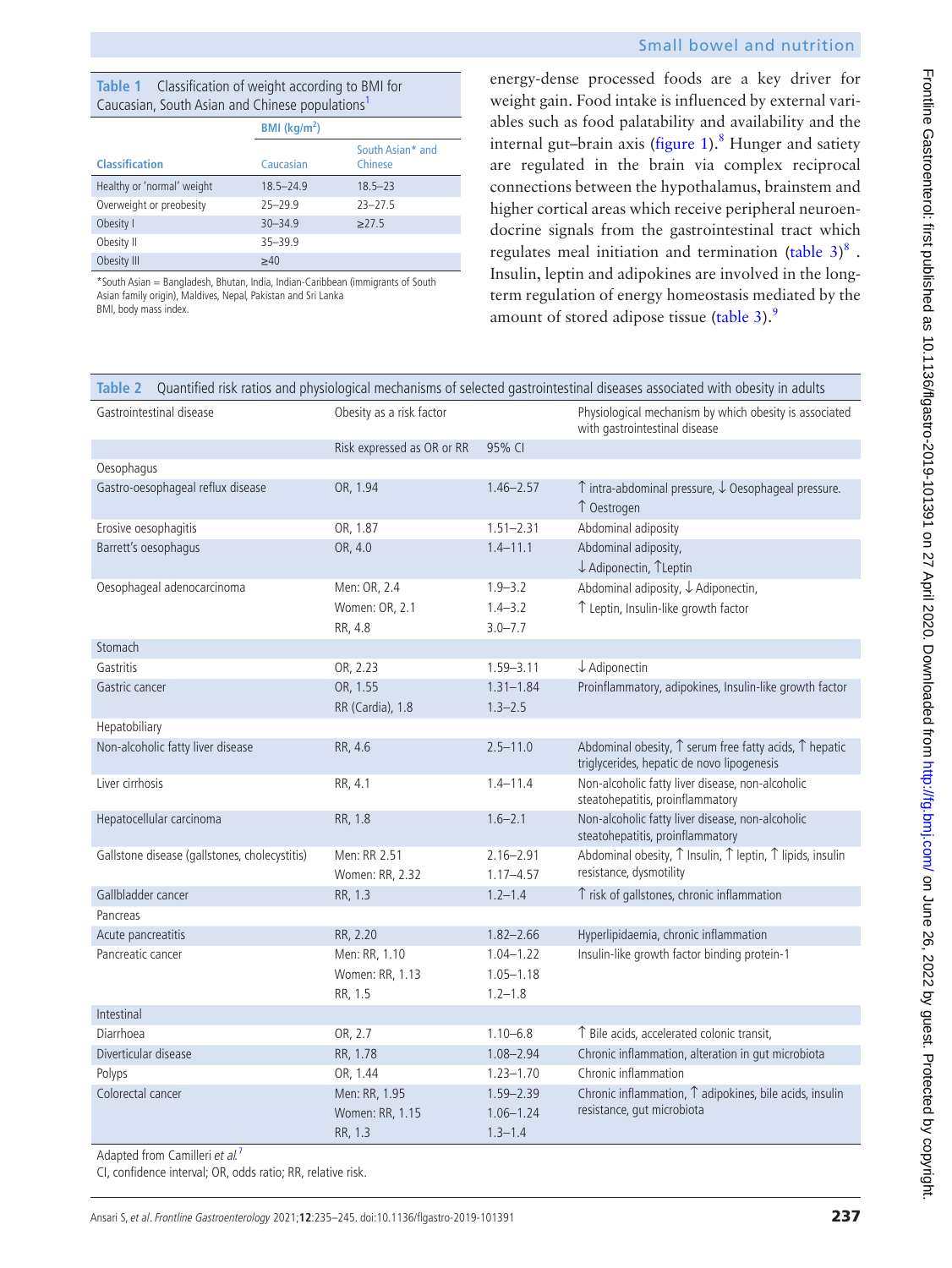

<span id="page-3-0"></span>**Figure 1** Neuroendocrine regulation of appetite. Gastrointestinal and peripheral hormones communicate directly (via the blood brain barrier) and indirectly (enteric nervous system) to the subconscious hypothalamus and brainstem to either stimulate appetite via agouti-related peptide (AgRP) and neuropeptide Y (NYP) or suppress appetite via pro-opiomelanocortin (POMC) and cocaine and amphetamine regulated transcript (CART). These signals are conveyed to higher conscious brain centres which regulate eating behaviour.<sup>8</sup>

#### **Management**

The multifactorial nature of obesity requires a multidisciplinary and multicomponent approach that incorporates lifestyle, medical and/or surgical intervention. The Natoinal Institute of Clinical Excellence (NICE) use risk stratification to guide treatment acknowledging that high-risk patients require more intensive treatment [\(table](#page-4-1) 4).<sup>10</sup>

#### **Lifestyle**

The foundation of obesity management is empowering patients with the skills and strategies to facilitate weight loss ([table](#page-5-0) 5), weight loss maintenance and prevent weight regain, all of which requires different approaches and should be maintained alongside medical and surgical treatment. Psychological therapies for the treatment of obesity can be used in specialist weight management centres and include interpersonal psychotherapy, behavioural therapy and various forms of cognitive behavioural therapy which is effective for bulimia nervosa.<sup>11</sup>

Indeed, input from a clinical psychologist is absolutely necessary before proceeding to surgery.<sup>10</sup>

# **Pharmacological**

Pharmacotherapy can be considered as an adjunct in patients who are struggling to lose weight (eg, 5–10%after 3–6months) or maintain weight loss with lifestyle interventions.<sup>10</sup> Orlistat tablets<sup>10</sup> and liraglutide (Saxenda) injections<sup>12</sup> are currently the only medications licenced for the treatment of obesity in the UK, while naltrexone plus bupropion combination is approved by the European Medicines Agency but currently unavailable in the UK [\(table](#page-6-0) 6). Patients who fail to lose 5% of their body weight after 12weeks with orlistat or liraglutide should discontinue use.<sup>10</sup> Like liraglutide, metformin and sodium-glucose cotransporter-2 (SGLT-2) inhibitors are medications used to treat type 2 diabetes which are assocaited with weight loss but neither are licenced for the treatment of obesity.<sup>12</sup> None of antiobesity drugs are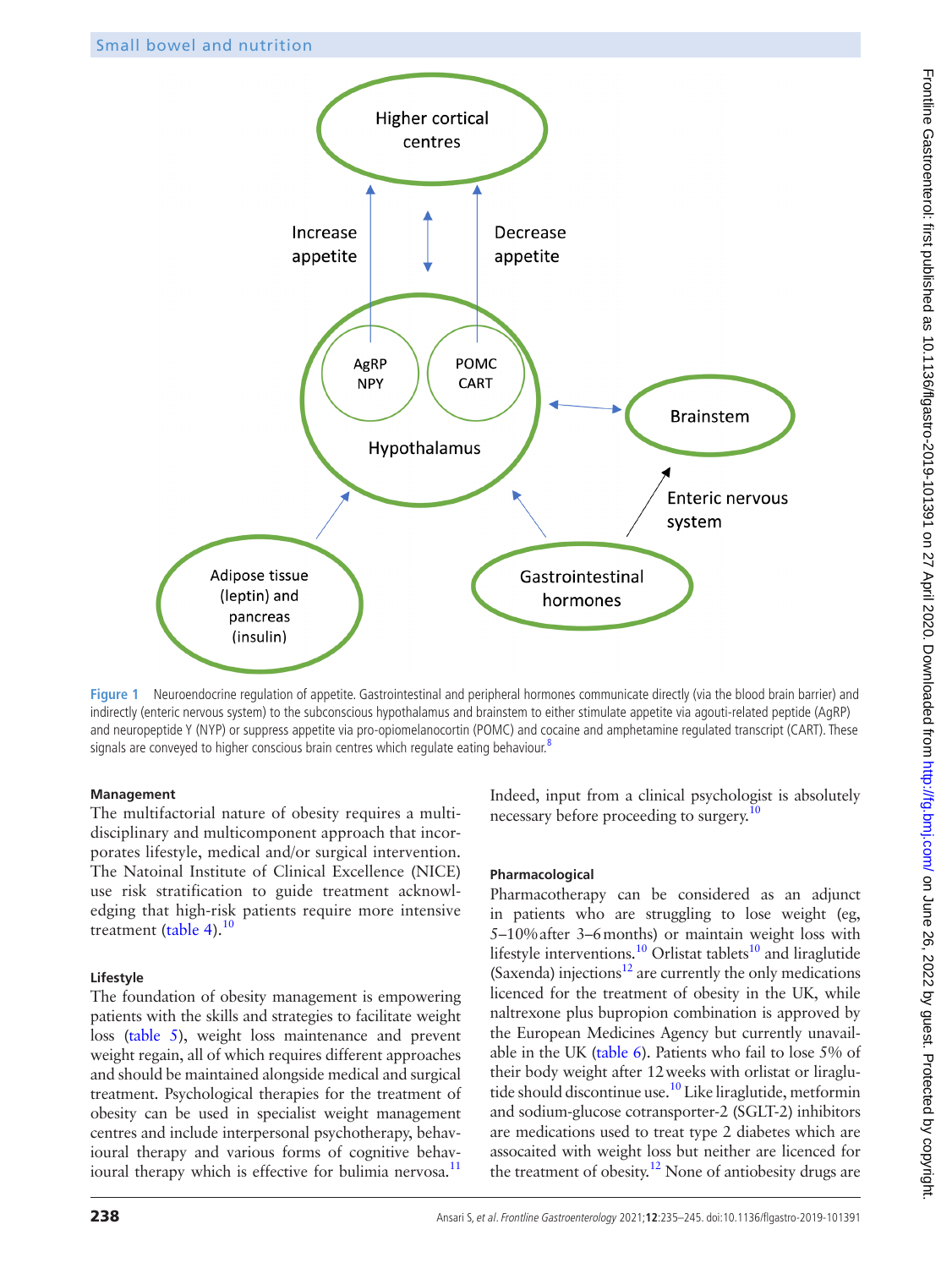<span id="page-4-0"></span>

| Summary of the action of selected gastrointestinal hormones, insulin and leptin and how they are altered in obesity 9<br>Table 3 |                                                                                         |                                                                                                                                            |                                       |                                                                             |  |
|----------------------------------------------------------------------------------------------------------------------------------|-----------------------------------------------------------------------------------------|--------------------------------------------------------------------------------------------------------------------------------------------|---------------------------------------|-----------------------------------------------------------------------------|--|
| <b>Gut hormone</b>                                                                                                               | Gastrointestinal site of<br>secretion                                                   | Action on gastrointestinal<br>system                                                                                                       | <b>Effect on appetite</b>             | <b>Changes in obesity</b>                                                   |  |
| Ghrelin                                                                                                                          | X/A-cells in gastric fundus                                                             | Increases gastric motility                                                                                                                 | Increases appetite                    | Reduced pre-prandial<br>peak levels and reduced<br>postprandial suppression |  |
| Peptide YY <sub>3-36</sub>                                                                                                       | L-cells in distal intestine                                                             | Inhibits gallbladder secretions,<br>inhibits gastric emptying,<br>inhibits pancreatic secretions,<br>enterogastrone effect.                | Decreases appetite                    | Reduced fasting and<br>postprandial secretion                               |  |
| Glucagon-like peptide-1                                                                                                          | L-cells in distal intestine                                                             | Inhibits gastric emptying, inhibits Decreases appetite<br>gastric secretions, promotes<br>pancreatic beta-cell growth,<br>incretin effect. |                                       | Reduced postprandial<br>secretion                                           |  |
| Oxyntomodulin                                                                                                                    | L-cells in distal intestine                                                             | Inhibits gastric secretions,<br>inhibits gastric emptying, incretin<br>effect.                                                             | Decreases appetite                    |                                                                             |  |
| Cholecystokinin                                                                                                                  | I cells in small intestine, co-<br>localises with PYY in L-cells of<br>distal intestine | Promotes gallbladder<br>contraction, increases pancreatic<br>secretions, inhibits gastric<br>secretions, inhibits gastric<br>emptying.     | Decreases appetite                    | Not implicated                                                              |  |
|                                                                                                                                  |                                                                                         |                                                                                                                                            |                                       |                                                                             |  |
| Peripheral hormone                                                                                                               | Site of secretion                                                                       | <b>Effect on appetite</b>                                                                                                                  | <b>Changes in obesity</b>             |                                                                             |  |
| Insulin                                                                                                                          | Pancreas (beta-cells)                                                                   | Decreases appetite                                                                                                                         | Hyperinsulinaemia, insulin resistance |                                                                             |  |
| Leptin                                                                                                                           | Adipocytes                                                                              | Decreases appetite                                                                                                                         | Hyperleptinaemia, leptin resistance   |                                                                             |  |

licenced in pregnancy and therefore women of childbearing age should use contraception if these medications are prescribed. $10$ 

#### **Bariatric/metabolic surgery**

Randomised controlled trials (RCTs) and prospective cohort studies provide evidence that bariatric surgery is superior to non-surgical interventions for durable weight loss and improvements in comorbidities such as type 2 diabetes, which has led to the term metabolic surgery[.13](#page-10-8) The Swedish Obese Subjects Study, a landmark cohort study involving 4047 obese patients

 $(BMI > 34 \text{ kg/m}^2)$  demonstrated a 23% reduction in body weight 20years after bariatric surgery when compared with conventional non-surgical management.<sup>14</sup> Two large multicentre RCTs involving lifestyle interventions (Diabetes Prevention Programme, Look AHEAD trial) achieved 7–8kg weight loss after 1year, which was regained after  $10 \text{ years}^{13}$ .

Response to bariatric surgery is variable and operation specific but Roux-en-Y gastric bypass (RYGB) and vertical sleeve gastrectomy (VSG) can achieve clinically significant weight loss and metabolic improvements

<span id="page-4-1"></span>

| The level of intervention for obesity is based on BMI, waist circumference and presence of comorbidities. <sup>10</sup><br>Table 4 |               |                |                |                      |  |
|------------------------------------------------------------------------------------------------------------------------------------|---------------|----------------|----------------|----------------------|--|
| BMI ( $\text{kg/m}^2$ )<br>Waist circumference (cm)                                                                                |               |                |                | Comorbidity present* |  |
|                                                                                                                                    | Low risk      | High risk      | Very high risk |                      |  |
|                                                                                                                                    | $<$ 94 (male) | 94-102 (male)  | $>102$ (male)  |                      |  |
|                                                                                                                                    | <80 (female)  | 80-88 (female) | >88 (female)   |                      |  |
| Overweight (25-29.9)                                                                                                               |               |                |                | 3                    |  |
| Obesity I                                                                                                                          |               |                |                | 3                    |  |
| $(30 - 34.9)$                                                                                                                      |               |                |                |                      |  |
| Obesity II                                                                                                                         | 3             | 3              | 3              | 4                    |  |
| $(35 - 39.9)$                                                                                                                      |               |                |                |                      |  |
| Obesity III                                                                                                                        | 4             | 4              | 4              | 4                    |  |
| $(40+)$                                                                                                                            |               |                |                |                      |  |

1=general advice on healthy weight and lifestyle.

2=diet and physical activity.

3=diet and physical activity; consider medications.

4=diet and physical activity; consider medications; consider surgery.

\*At least one of the following comorbidities should be present such as type 2 diabetes mellitus, hypertension, dyslipidaemia, ischaemic heart disease, obstructive sleep apnoea polycystic ovarian syndrome, osteoarthritis .

BMI, body mass index.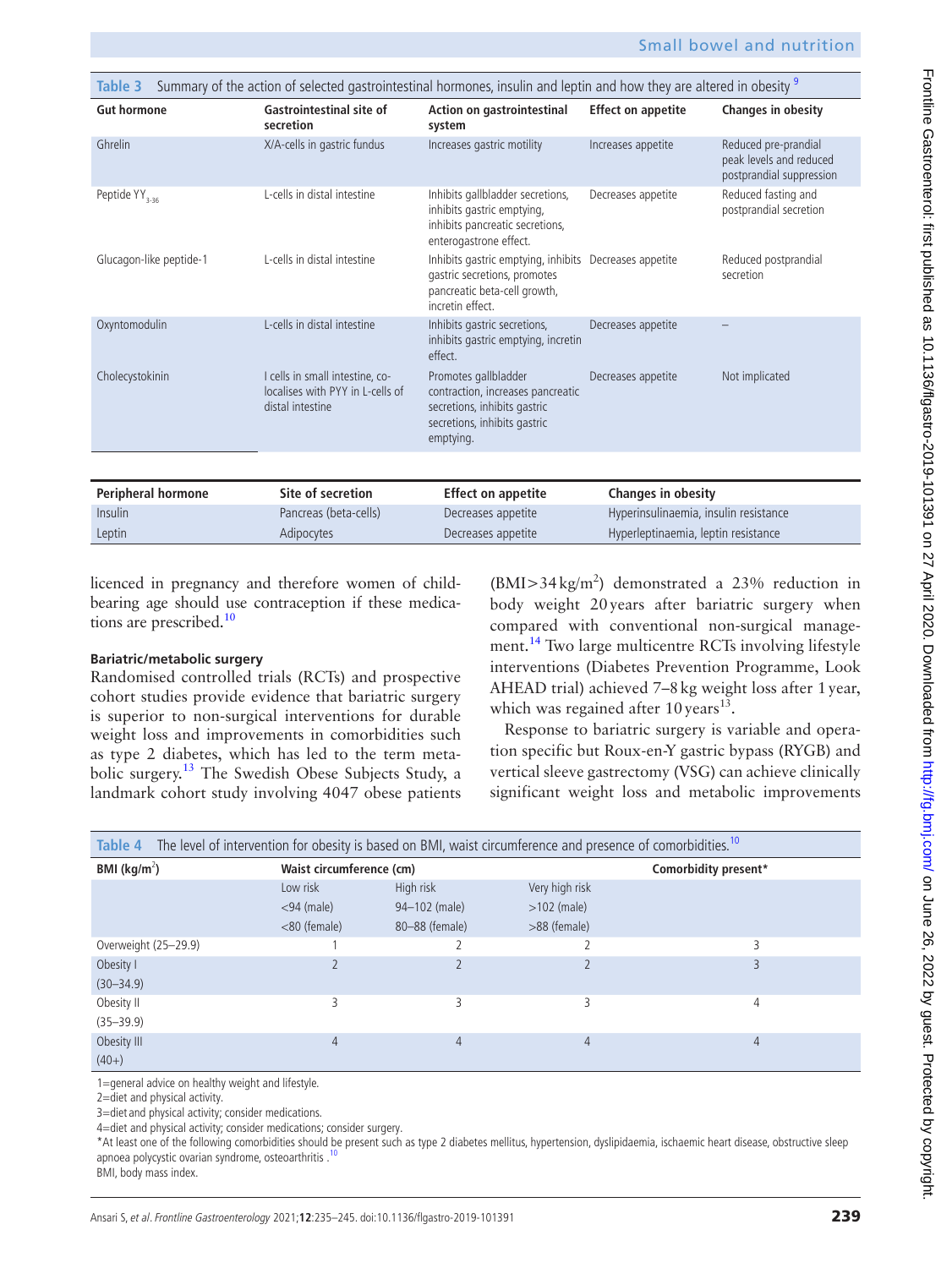<span id="page-5-0"></span>**Table 5** Summary of NICE guidelines for weight loss through lifestyle changes with selected practical suggestions<sup>[10](#page-10-5)</sup>

|                          | Goal                                           | <b>Practical suggestions</b>                                                                                                                 |
|--------------------------|------------------------------------------------|----------------------------------------------------------------------------------------------------------------------------------------------|
| <b>Diet</b>              | 600kcal/day reduction<br>in energy intake      | Encourage a diet rich<br>in colourful vegetables,<br>fruits, beans, pulses,<br>wholegrains and fish                                          |
|                          | (Men: 1900kcal/day                             | Increase the proportion<br>of high-fibre or<br>wholegrain foods                                                                              |
|                          | Women: 1400kcal/day)                           | Avoid takeaway and<br>processed foods                                                                                                        |
|                          |                                                | Avoid sugary drinks and<br>replace them with water<br>or drinks with no or low<br>sugar                                                      |
|                          |                                                | Avoid energy-dense<br>snacks (biscuits,<br>chocolates, cakes)                                                                                |
| <b>Physical activity</b> | day 5 days a week                              | Weight neutral: 30 mins/ Brisk walking or running                                                                                            |
|                          | Weight loss: 45-<br>60 mins/day                | Stair climbing, avoid<br>escalators and lifts                                                                                                |
|                          | Weight loss<br>maintenance: 60-<br>90 mins/day | Cycling                                                                                                                                      |
|                          |                                                | Gardening                                                                                                                                    |
|                          |                                                | Supervised exercise<br>programme                                                                                                             |
|                          |                                                | Swimming                                                                                                                                     |
|                          | Reduce sedentary<br>behaviour                  | Reduce the amount of<br>time spent sat down,<br>watching TV, using a<br>computer or playing<br>video games                                   |
| <b>Behavioural</b>       | Self-monitoring                                | Record calorie intake of<br>foods and drinks, record<br>weight loss, slow down                                                               |
|                          |                                                | the speed of eating<br>Set goals based on what<br>foods to eat, what foods<br>to avoid, calorie intake<br>and amount of physical<br>activity |
|                          | Goal setting                                   | Involve family and friends<br>to provide support                                                                                             |
|                          |                                                | Plan meals weekly                                                                                                                            |
|                          | Social support                                 | Avoid or be able to<br>manage the sight or<br>smell of high-calorie<br>highly-palatable foods                                                |
|                          | Relapse prevention                             |                                                                                                                                              |

Adapted from NICE.<sup>[10](#page-10-5)</sup>

([table](#page-6-1)  $7)^{15}$ . There is on-going research to identify prognostic factors that may predict bariatric surgery outcomes and complications in order to select the right operation for the right patient.<sup>[16](#page-10-11)</sup>

A retrospective UK cohort study in 2016 using 3039 electronic records found that RYGB and VSG are

being favoured over gastric banding which is declining due to complication rates (eg, band slippage or intol-erance) and the need for eventual surgery<sup>[17](#page-10-12)</sup>. Biliopancreatic diversion with duodenal switch (BPD-DS) is rarely performed due to its complexity and historical high surgical morbidity and mortality as well as longterm nutritional deficiences.[17](#page-10-12) Bariatric surgery is indicated for severe or morbid obesity among patients fit for surgery and committed to lifelong lifestyle changes and specialist follow-up (Box 1 and  $2)^{10}$  $2)^{10}$  $2)^{10}$ .

# **Anatomical description of procedures**

During RYGB, the upper part of the stomach is divided to create a small gastric pouch (15–30mL) which is anastomosed to the mid-jejunum creating the roux or alimentary limb. The remaining stomach, duodenum and proximal jejunum, which form the bilopancreatic limb, are thus bypassed. Small bowel continuity is restored via a distal jejuno-jejunostomy, where the alimentary and bilopancreatic limbs join to form a common channel, where nutrient absorption occurs [\(figure](#page-7-0) 2). $18$ 

VSG involves excising 70-80% of the stomach along the greater curvature to create a banana-sized gastric tube (figure 2). Historically, partial gastrectomy was the first stage of BPD-DS which is a two-stage procedure. The second stage involves dividing the small intestine

proximally at the duodenum and distally approximately 250cm before the ileocaecal valve. The distal small bowel is anastomosed to the duodenum. The distal end of the excised small bowel, which contains bilopancreatic secretions, is attached approximately 100cm before the ileocaecal valve thus allowing a long intestinal bypass with a short common channel for nutrient absorption [\(figure](#page-7-0)  $2$ ).<sup>18</sup> Bilopancreatic diversion with or without duodenal switch is rarely performed but the single anastomosis duodeno–ileal bypass with sleeve gastrectomy is gaining in populatiry. Bariatric surgeries are currently described on their anatomical rearrangement but data from mechanistic studies suggest that these operations should be classified according to their metabolic outcomes.<sup>18</sup>

# **Mechanisms of bariatric surgery**

Historically bariatric surgery was thought to induce weight loss through caloric restriction, nutrient malabsorption or both. Instead, substantial evidence suggests that the anatomical changes specific to RYGB and VSG differentially alter gastrointestinal signalling to the brain to reduce hunger, increase satiety and change food preferences from high-sugar and high-fat foods to healthier alternatives. It is these subconscious changes in eating behaviour that result in durable weight loss following bariatric surgery.<sup>16 19</sup> This complex gut– endocrine–brain axis is mediated by profound changes in pathways involving gut hormones, bile acids, gut microbiota and the enteric nervous system [\(table](#page-7-1) 8).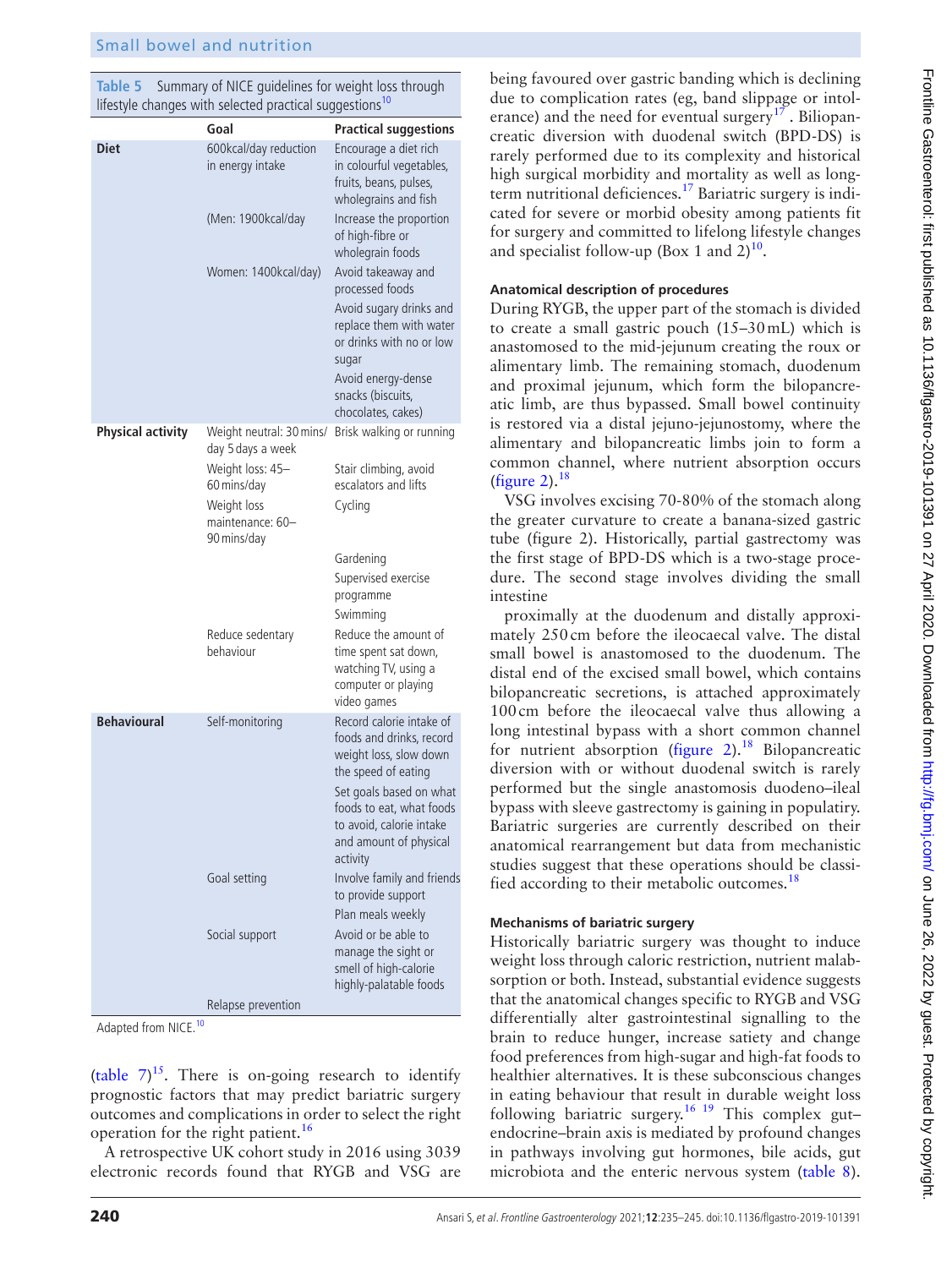<span id="page-6-0"></span>**Table 6** Medications approved by the EMA for obesity. Indication, drug class, mechanism and side-effects for each medication is included.<sup>13</sup> Risk factors include prediabetes, type 2 diabetes mellitus, hypertension, dyslipidaemia and obstructive sleep apnoea.<sup>10</sup>

|                   | <b>Orlistat</b>                                                                                                                                                                                       | Liraglutide (Saxenda)                                                                                                                                                                                                         | <b>Naltrexone plus bupropion</b>                                                                                   |
|-------------------|-------------------------------------------------------------------------------------------------------------------------------------------------------------------------------------------------------|-------------------------------------------------------------------------------------------------------------------------------------------------------------------------------------------------------------------------------|--------------------------------------------------------------------------------------------------------------------|
| Indication        | BMI $\geq$ 30 or $\geq$ 28 kg/m <sup>2</sup> with $\geq$ 1 risk factor                                                                                                                                | BMI $\geq$ 30 or $\geq$ 27 kg/m <sup>2</sup> with $\geq$ 1 risk factor                                                                                                                                                        | BMI $\geq$ 30 kg/m <sup>2</sup> or $\geq$ 27 with $\geq$ 1 risk factor                                             |
| Drug class        | Gastric and pancreatic lipase inhibitor                                                                                                                                                               | Glucagon-like peptide-1 agonist                                                                                                                                                                                               | Noradrenaline and dopamine reuptake<br>inhibitor plus opioid antagonist                                            |
| Mechanism         | Reduces dietary fat absorption                                                                                                                                                                        | Increases satiety, delays gastric emptying                                                                                                                                                                                    | Central appetite suppressant                                                                                       |
| Side effects      | Abdominal pain, flatulence, steatorrhoea,<br>anxiety, anorectal haemorrhage, bullous<br>dermatitis, cholelithiasis, diverticulitis,<br>hepatitis, oxalate nephropathy,<br>pancreatitis, renal failure | Nausea, vomiting, constipation, diarrhoea, dizziness,<br>gallbladder disorders, increased risk of infection,<br>insomnia, pancreatitis, tachycardia                                                                           | Nausea, vomiting, constipation, dry<br>mouth, dizziness, increased blood<br>pressure, insomnia, anxiety, agitation |
| Contraindications | Cholestasis, chronic malabsorption<br>syndrome, concomitant use with other<br>medications for weight loss                                                                                             | Diabetic gastroparesis, inflammatory bowel disease,<br>severe congestive cardiac failure, ≥75 years old,<br>obesity due to endocrinological or eating disorders,<br>concomitant use with other medications for weight<br>loss | Uncontrolled hypertension                                                                                          |

BMI, body mass index; EMA, European Medicines Agency.

Glucagon-like peptide-1 (GLP-1) and peptide  $YY_{3.36}$ (PYY) are two potent gut-derived appetite suppressor peptides that are elevated following RYGB and VSG and have been consistently associated with weight loss and blocking these hormones in postoperative bariatric patients leads to increased appetite, food intake and weight gain.[19](#page-10-14) Accelerated nutrient presentation to the enteroendocrine L-cells of the distal intestine is a key mechanism explaining the postoperative elevations in GLP-1 and PYY, which has been more consistently demonstrated following RYGB than VSG. Unlike RYGB, VSG has been consistently associated with reduced ghrelin but there is uncertainty whether this is a key driver facilitating weight loss.<sup>[19](#page-10-14)</sup> Following RYGB and VSG, increased bile acid concentration and altered composition are also suggested to contribute towards weight loss and improvements in postprandial glucose metabolism.<sup>19</sup>

# **Metabolic surgery and type 2 diabetes**

There is substantial evidence from RCTs that metabolic surgery is superior to medical therapy for the treatment and remission of type 2 diabetes (relative risk 22.1 (3.2–154.2)). There is rapid improvement in glycaemic control among obese patients following RYGB and VSG independent of weight loss and this is discussed elsewhere<sup>[16](#page-10-11)</sup>.

# **Bariatric surgery, NAFLD and non-alcoholic steatohepatitis (NASH)**

A systematic review of observational data suggest that bariatric surgery is associated with improvements in NAFLD and NASH using invasive histological and non-invasive markers (eg, NAFLD fibrosis scores). $20$  Weight loss is a key mechanism that mediates improvements in inflammation and glucose and lipid metabolism, in NASH and NAFLD respectively. Liver cirrhosis is a relative contraindication to bariatric surgery and large RCTs with long-term follow-up are needed before bariatric surgery can be recommended for NAFLD or NASH.<sup>[20](#page-10-15)</sup>

# **Early complications (<30 days)**

The safety of bariatric surgery has improved in the past 20years. Almost all operations are done laparoscopically,increased experience and volume of procedures along with enhanced recovery after surgery programmes have contributed to reduced operation times, length of stay and complications<sup>[16](#page-10-11)</sup>. A metaanalysis of published mortality data (n=84,931) after bariatric surgery reported a <30-day mortality of 0.3% but this varies across subgroups and proce-dures<sup>[16](#page-10-11)</sup> with data from the US MBSAQIP registry  $(n=134,142)$  reporting that perioperative morbidity and mortality after laparoscopic VSG to be half that of

<span id="page-6-1"></span>**Table 7** Percentage of excess BMI lost at 1 and 5 year(s) following RYGB and VSG and percentage of patients achieving remission of comorbidites at 5 year follow-up  $(n=217)^{15}$ .

|             | % Excess BMI lost after | % Excess BMI lost | % of patients acheiving remission of comorbidity<br>at 5 years |                      |                     |
|-------------|-------------------------|-------------------|----------------------------------------------------------------|----------------------|---------------------|
|             | after 5 years<br>1 vear |                   | T2DM                                                           | <b>Dyslipidaemia</b> | <b>Hypertension</b> |
| <b>RYGB</b> | 76.70                   | 68.30             | 67.90                                                          | 62.30                | 70.30               |
| <b>VSG</b>  | 72.40                   | 61.10             | 61.50                                                          | 42.60                | 62.50               |
|             |                         |                   |                                                                |                      |                     |

There was no significant difference between RYGB and VSG for excess BMI lost at 1 or 5 years or for comorbidity resolution at 5 years.<sup>[15](#page-10-10)</sup> RYGB, Roux-en-Y gastric bypass; T2DM, type 2 diabetes mellitus; VSG, vertical sleeve gastrectomy.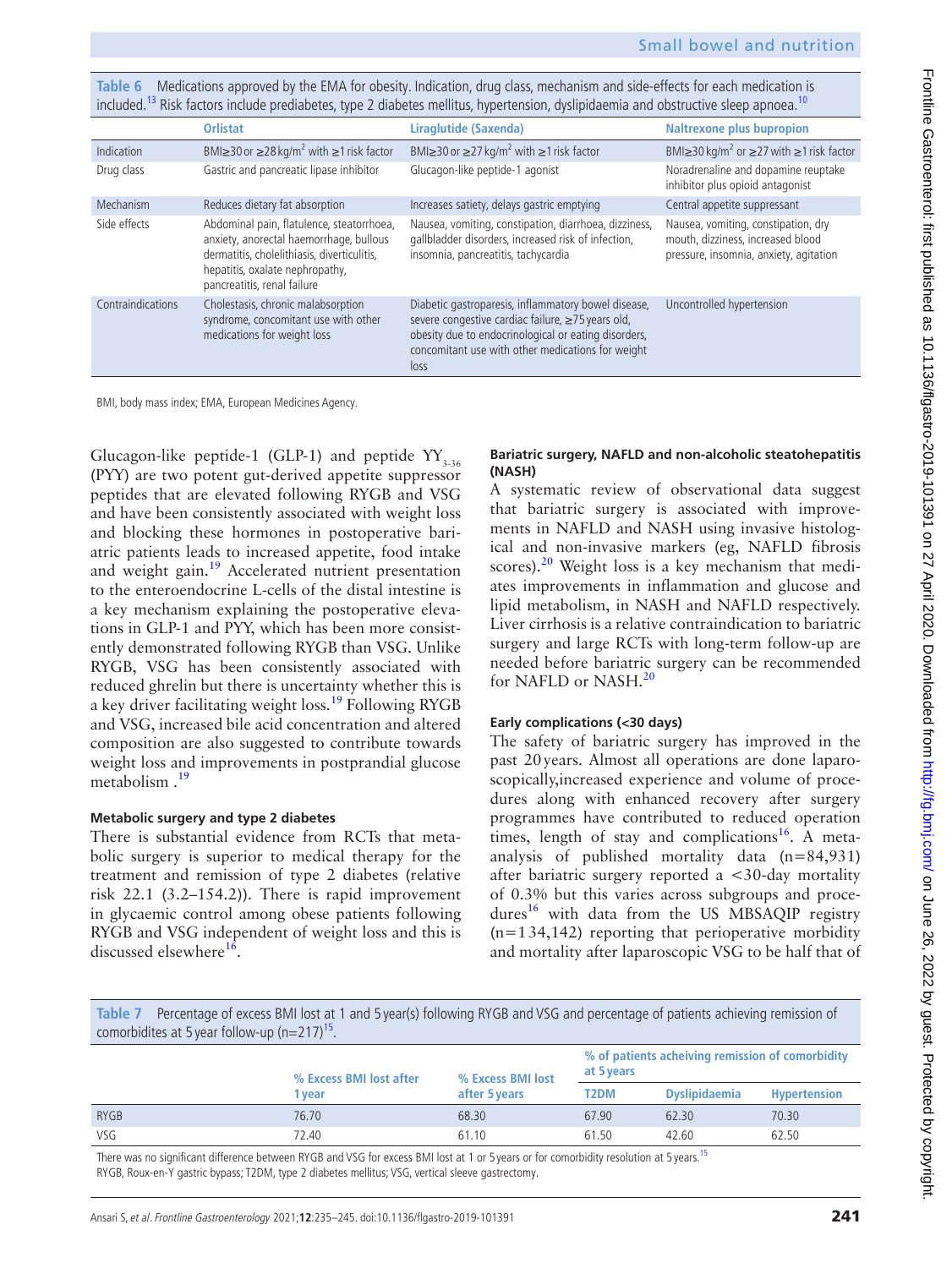

Figure 2 Schematic diagram of bariatric operations. BPD, biliopancreatic diversion with duodenal switch. Adapted from<sup>[16](#page-10-11)</sup>.

 $RYGB.<sup>21</sup>$  $RYGB.<sup>21</sup>$  $RYGB.<sup>21</sup>$  Early (<30 days) complications that are fatal include sepsis from anastomotic leak, haemorrhagic hypovolaemic shock and cardiopulmonary events such as venous thromboembolism.[16](#page-10-11)

#### **Late complications (>30days)**

Late complications are procedure specific [\(table](#page-7-2) 9). Obstructive symptoms following RYGB may be secondary to a gastro-jejunal anastomotic stricture while after VSG may suggest narrowing at the gastrooesophageal junction or incisura angularis which can present as gastric outlet obstruction.<sup>[22](#page-10-18)</sup> Endoscopic dilatation can be used to treat upper gastrointestinal stenosis.<sup>22</sup> Internal herniation can also present with obstructive symptoms and is more likely following  $RYGB.<sup>22</sup>$  $RYGB.<sup>22</sup>$  $RYGB.<sup>22</sup>$  Early recognition is required to avoid lifethreatening bowel ischaemia. An abdominal computerised tomography scan is the most sensitive investigation and urgent surgical intervention is needed to reduce the hernia and resect non-viable bowel.<sup>[16](#page-10-11)</sup> At the site of the gastro-jejunostomy following RGYB, ulceration of the unprotected jejunum is due to gastric acid.[16](#page-10-11) The incidence of these marginal ulcers is 8% and the majority are treated medically, with proton pump inhibitors, but non-healing symptomatic ulcers

<span id="page-7-1"></span>**Table 8** Selected physiological changes following RYGB and VSG that are implicated in weight loss and improvements in postprandial glucose metabolism. Adapted from<sup>19</sup> **RYGB VSG** Glucagon-like peptide-1 ↑ Peptide YY 3–36 ↑↑ ↑ Ghrelin ↓ ↓ ↓ ↓ ↓↓ Glucose-dependent insulinotropic polypeptide ↓ – Oxyntomodulin ↑ Neurotensin ↑ Bile acids ↑ ↑ Gut microbiota composition <sup>'Lean'</sup> phenotype Vagal afferent signalling ↑ ↑

RYGB, Roux-en-Y gastric bypass; VSG, vertical sleeve gastrectomy.

<span id="page-7-0"></span>may require surgery.<sup>16</sup> Importantly, RCT and observational data demonstrate that GORD is observed more frequently following VSG compared to RYGB [15 16](#page-10-10).

#### **Nutritional complications**

Essential vitamin and mineral deficiencies are likely following bariatric procedures, especially RYGB and BPD and their general biochemical monitoring and lifelong supplementation are outlined (tables [10 and](#page-8-0)   $11^{2324}$  $11^{2324}$  $11^{2324}$  $11^{2324}$  $11^{2324}$ ). Prolonged vomiting is a risk factor for thiamine deficiency, which can manifest as Wernicke's encephalopathy. This should be promptly treated, to avoid irreversible neurological deficits, with intravenous thiamine making sure to avoid intravenous glucose containing solutions which can exacerbate thiamine deficiency and precipitate Korsakoff 's psychosis.<sup>[25](#page-10-21)</sup>

# **Dumping syndrome**

Dumping syndrome can affect up to 50% of patients post- $\text{RYGB}^{16}$  $\text{RYGB}^{16}$  $\text{RYGB}^{16}$ . Early dumping presents with gastrointestinal symptoms (abdominal pain, nausea, diarrhoea) and sympathetic nervous system features (tremors, sweating, dizziness, tachycardia) within 15 min of eating large amounts of refined sugars and eating too quickly. These symptoms develop because of rapid emptying of food into the small

<span id="page-7-2"></span>

| Table 9<br>VSG <sup>29 30</sup> | The late complications (>30 days) following RYGB and                                                                                                                                                                                                                    |
|---------------------------------|-------------------------------------------------------------------------------------------------------------------------------------------------------------------------------------------------------------------------------------------------------------------------|
| <b>Operation</b>                | Late complications                                                                                                                                                                                                                                                      |
| <b>RYGB</b>                     | Gastro-jejunal anastomotic marginal ulcer (8%),<br>gastro-jejunal anastomtic stricture (7%), malnutrition of<br>vitamins and minerals (up to 50%), dumping syndrome<br>(up to 50%), gallstones (symptomatic in 2%), internal<br>hernia or small bowel obstruction (4%). |
| VSG                             | Gastro-oesophageal reflux disease (33%), gastric<br>dilatation, gastric stenosis leading to gastric outlet<br>obstruction (1-4%), gastric leak.                                                                                                                         |
|                                 | Prevalence where known is included in brackets.                                                                                                                                                                                                                         |

RYGB, Roux-en-Y gastric bypass; VSG, vertical sleeve gastrectomy.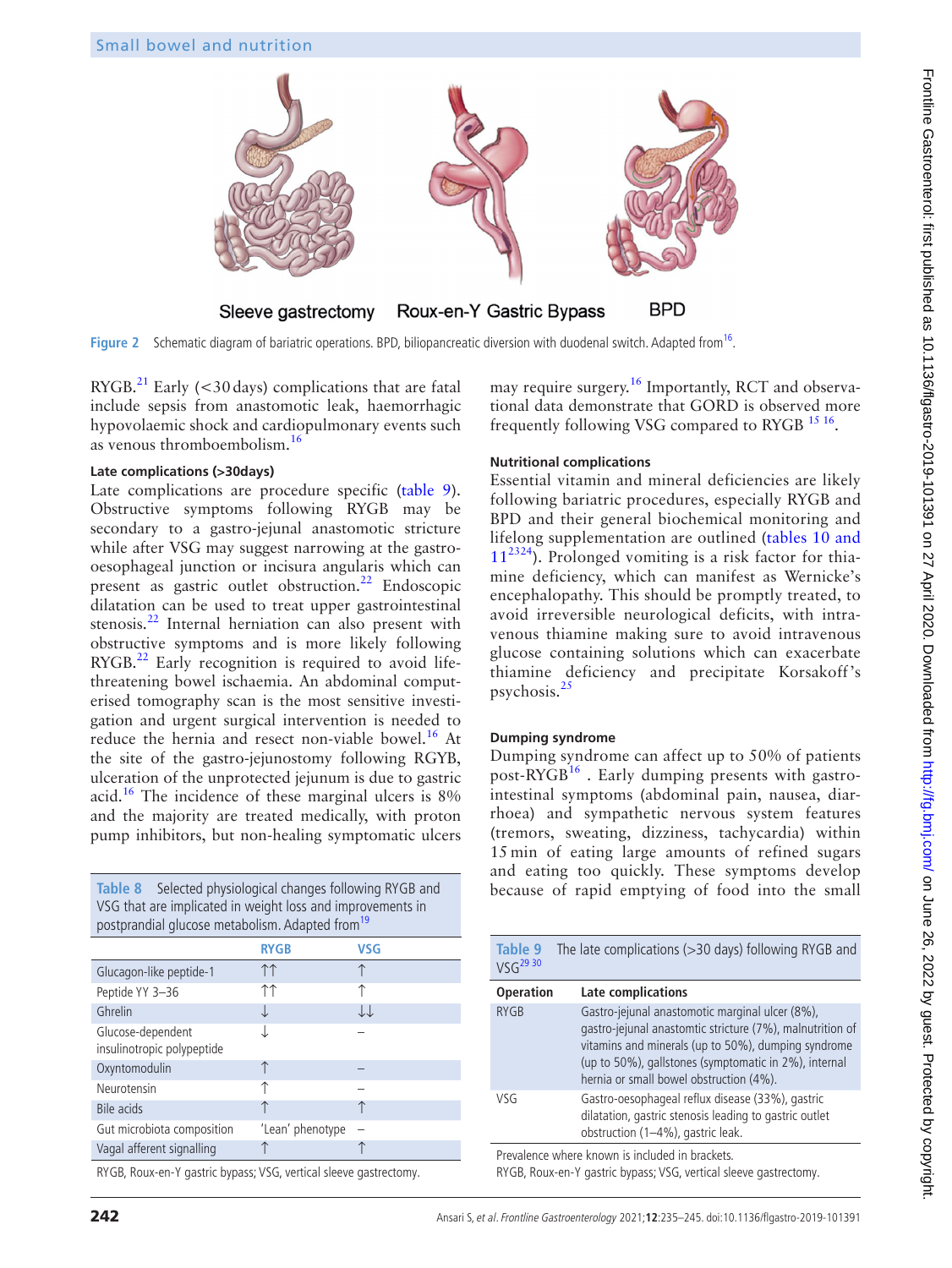<span id="page-8-0"></span>**Table 10** Haematological and biochemical blood test monitoring schedule following vertical sleeve gastrectomy, roux-en-Y gastric bypass and bilopancreatic diversion with duodenal switch<sup>[23](#page-10-19)24</sup>

| <b>Blood test</b>                            | <b>Vertical sleeve gastrectomy</b>                                                                                                                                | <b>Roux-en-Y gastric bypass</b><br><b>Bilopancreatic diversion with duodenal switch</b>                                                                                    |
|----------------------------------------------|-------------------------------------------------------------------------------------------------------------------------------------------------------------------|----------------------------------------------------------------------------------------------------------------------------------------------------------------------------|
| Full blood count                             | At 3,6 and 12 months in the first year, annually thereafter                                                                                                       | At 3,6 and 12 months in the first year, annually thereafter                                                                                                                |
| Urea and electrolytes                        | At 3,6 and 12 months in the first year, annually thereafter                                                                                                       | At 3,6 and 12 months in the first year, annually thereafter                                                                                                                |
| Liver function                               | At 3,6 and 12 months in the first year, annually thereafter                                                                                                       | At 3,6 and 12 months in the first year, annually thereafter                                                                                                                |
| Iron studies, Folate,<br>$Ca2+$ , Vit D, PTH | At 3.6 and 12 months in the first year, annually thereafter                                                                                                       | At 3.6 and 12 months in the first year, annually thereafter                                                                                                                |
| Vitamin $B_{12}$                             | 6 monthly first year, annually thereafter. Consider sooner if<br>anaemia or peripheral neuropathy<br>No need to monitor if receiving intramuscular B12 injections | 6 and 12 months in first year, annually thereafter. Consider sooner if<br>anaemia or peripheral neuropathy<br>No need to monitor if receiving intramuscular B12 injections |
| Zinc, copper                                 | Not routinely                                                                                                                                                     | Annually. Consider sooner if unexplained anaemia, hair loss, change<br>in taste acuity, poor wound healing                                                                 |
| Selenium                                     | Not routinely                                                                                                                                                     | Not routinely. Consider if unexplained fatique, anaemia, metabolic<br>bone disease, diarrhoea, heart failure                                                               |
| Vitamin A                                    | Not routinely                                                                                                                                                     | Annually for BPD-DS. Consider in RYGB if steatorrhoea or night<br>blindness                                                                                                |
| Vitamin E, K                                 | Not routinely                                                                                                                                                     | Not routinely. Consider if unexplained anaemia, peripheral<br>neuropathy, coagulopathy                                                                                     |

BPD-DS, bilopancreatic diversion with duodenal switch; Ca2+, calcium; PTH, parathyroid hormone; RYGB, roux-en-Y gastric bypass; Vit D, vitamin D.

bowel followed by rapid fluid shifts due to the hyperosmolar food content. Early dumping is often self-limiting.<sup>16</sup> Late dumping or hyperinsulinaemic hypoglycaemia is less common and can present 1 to 3 hours after eating a high glycaemic index carbohydrate meal with neuroglycopenic symptoms. Eating small frequent meals containing low glycaemic index carbohydrates and protein whilst avoiding high glycaemic index carbohydrates is key in early and late dumping syndrome.<sup>[16](#page-10-11)</sup> Medications can be used in refractory late dumping syndrome (eg, diazoxide, octreotide, nifedipine).<sup>[16](#page-10-11)</sup>

#### **Future considerations**

Gastroenterology has a key role to play in the future of obesity research and management through the human microbiome and endobariatric interventions.

The human microbiome has been implicated in obesity pathogenesis because gut micro-organisms play

a key role in host energy metabolism and immunity.<sup>[26](#page-10-22)</sup> Metagenomics data have shown that obese mice and humans have higher populations of *Firmicutes* and lower populations of *Bacteroidetes* compared with lean equivalents.[26](#page-10-22) This combination is associated with more efficient energy harvesting of substrates (eg, short chain fatty acids) from non-digestible carbohydrates and upregulation of genes that enable substrates to be stored as lipids or carbohydrates.<sup>[26](#page-10-22)</sup> The human gut microbiota is differentially altered following RYGB and VSG although more profoundly and favourably after RYGB despite similar weight loss.[19 26](#page-10-14) There is consistent data showing that faecal microbial transplantation from post-RYGB rodents and humans to recipient germ-free mice is associated with reduced adiposity and increased energy expenditure but whether these changes are essential for the metabolic benefits of bariatric surgery remain to be elucidated $19$ .

|                       | bypass (RYGB) and bilopancreatic diversion with duodenal switch (BPD-DS) <sup>23</sup> 24                                                                                                 |
|-----------------------|-------------------------------------------------------------------------------------------------------------------------------------------------------------------------------------------|
| Supplementation       | VSG/RYGB/BPD-DS                                                                                                                                                                           |
| <b>Multivitamin</b>   | Once or twice daily over the counter multivitamins                                                                                                                                        |
| Iron                  | Once daily 200 mg ferrous sulphate or 210mg ferrous fumarate (twice daily for mensturating females)                                                                                       |
| Folic acid            | Supplement only if deficient                                                                                                                                                              |
| Vitamin $B_{12}$      | 3-monthly intramuscular 1 mg hydroxocobalamin                                                                                                                                             |
| Calcium and vitamin D | Continue with pre-operative maintenance dose. Likely require 800mg calcium and 20µg vitamin D (eg, Adcal D3).<br>Many patients will liklely need additional vitamin D.                    |
| Zinc and copper       | Not routinely. If additional zinc needed, ratio of 8 to 15 mg per 1 mg copper must be maintained                                                                                          |
| Thiamine              | Not routinely. If prolonged vomiting prescribe thiamine 200-300 mg daily, vitamin B costrong 1-2 tablets and urgent<br>referral to bariatric centre. Intravenous thiamine if symptomatic. |

**Table 11** General vitamin and mineral supplementation recommendations following vertical sleeve gastrectomy (VSG), roux-en-Y gastric

Individualised supplementation regimes may be needed for some patients or patient subgroups (e.g., pregnant women).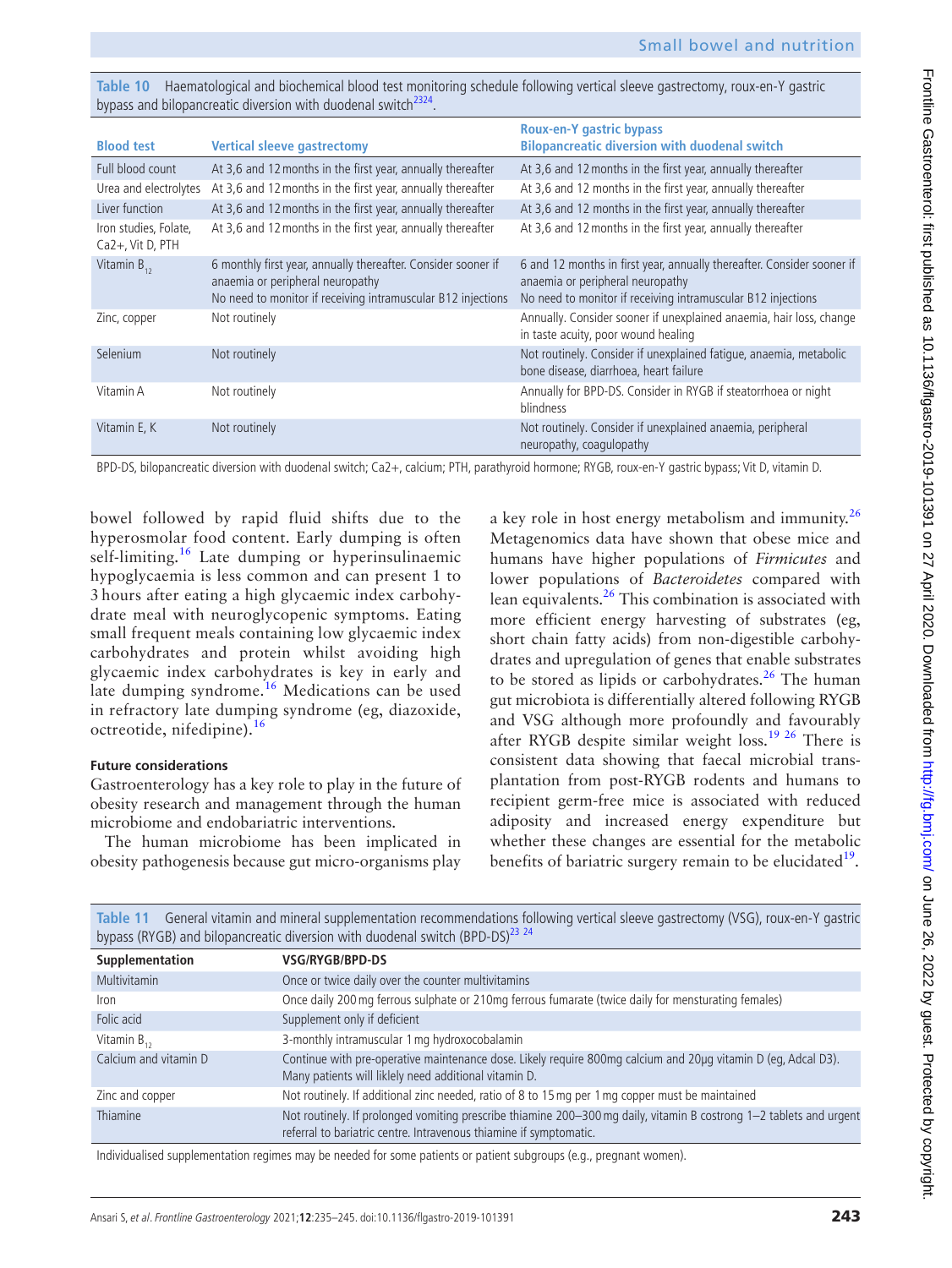<span id="page-9-4"></span>**Table 12** Description and weight loss associated with endoscopic bariatric interventions<sup>[27](#page-10-23)</sup>

**Site of action Endoscopic intervention Endoscopic mechanism Description Excess weight loss at** 6 **or**

|                 |                                   |                                   |                                                                                                                                                                                                                                                                               | 12 months                                                                                                                   |
|-----------------|-----------------------------------|-----------------------------------|-------------------------------------------------------------------------------------------------------------------------------------------------------------------------------------------------------------------------------------------------------------------------------|-----------------------------------------------------------------------------------------------------------------------------|
| Stomach         | Intragastric balloon              | Reduction in gastric<br>volume    | Endoscopic placement of balloons<br>(Orbera or Reshape) that are filled<br>with 400-700mls of blue saline<br>which are removed after 6 months.<br>1-3 gas-filled balloons (obalon)<br>are swallowed sequentially over a<br>12-month period and are removed<br>after 3 months. | 25%-32% at 12 months (orbera)<br>27%-31% at 6 months<br>(Reshape)<br>25% at 6 months (Obalon – not<br>available on the NHS) |
|                 | Endoscopic sleeve<br>gastroplasty |                                   | Endoscopic staples or sutures applied 28%-52% at 12 months<br>along greater curvature of the<br>stomach to reduce gastric volume<br>$by - 70\%$ .                                                                                                                             |                                                                                                                             |
|                 | Aspiration therapy                | Aspiration of gastric<br>contents | Endoscopic placement of a<br>specialised 26Fr gastrostomy tube<br>that is used to flush water into the<br>stomach before aspirating gastric<br>contents 20-30 mins after a meal                                                                                               | 49%-54% at 12 months                                                                                                        |
| Small intestine | Small bowel endobarrier<br>sleeve | Bypass small bowel                | A 60 cm nutrient-impermeable sleeve 35% at 12 months<br>that extends from the duodenal bulb<br>to the distal jejunum and remains in<br>for a maximum of 12 months                                                                                                             |                                                                                                                             |
|                 | Duodenal mucosal<br>resurfacing   | Duodenal exclusion                | Hydrothermal ablation using a 2 cm<br>long balloon filled with 90°C heated<br>fluid destroys superficial duodenal<br>mucosa distal to the papilla of Vater<br>up to the ligament of Treitz.                                                                                   | 2.5% at 12 months                                                                                                           |

Although bariatric surgery is safe, effective and cost-effective it is not a practical strategy to treat the epidemic levels of obesity. Endoscopic bariatric interventions could be an alternative for unwilling or unsuitable surgical candidates as well as an adjunct to medical therapy. Endobariatric procedures are performed under monitored anaesthetic care and target either the stomach or small bowel [\(table](#page-9-4)  $12$ ).<sup>[27](#page-10-23)</sup>

A recent multicentre prospective study  $(n=36)$ evaluating endoscopic duodenal mucosal resurfacing demonstrated that this procedure was safe, well tolerated and efficacious in reducing glycated haemoglobin by  $10\pm2$ mmol/mol (mean $\pm$ standard error) at 12months despite only modest weight loss of  $2.5 \pm 0.6$  kg which suggests that the improvement in glycaemia is partly weight loss independent. $28$  More data is needed to evaluate long-term weight loss, glycaemic changes, safety and non-weight dependent mechanisms associated with endobariatrics.

# **Conclusions**

Gastrointestinal and hepatic diseases are often the first manifestations of obesity. Gastroenterologists and hepatologists will be at the forefront of obesity management and have a unique opportunity to implement timely weight loss interventions or refer to specialist weight management centres. With more patients meeting the criteria for bariatric surgery, awareness of the post-operative complications is essential. Finally,

the potential to manipulate the human microbiome or use the increasing array of endoscopic technologies will allow for less-invasive tools to be added to the armamentarium in tackling obesity, with gastroenterologists set to be key players.

**Contributors** NH and HH developed the idea for the article. NH developed the structure for the article. SA wrote the article under the supervision of NH and HH. NH and HH edited the article.

**Funding** The authors have not declared a specific grant for this research from any funding agency in the public, commercial or not-for-profit sectors.

**Competing interests** None declared.

**Patient consent for publication** Not required.

**Provenance and peer review** Not commissioned; externally peer reviewed.

#### **ORCID iD**

Saleem Ansari<http://orcid.org/0000-0002-3910-7150>

# **References**

- <span id="page-9-0"></span>1 Baker C.Briefing Paper 3336. Obesity statistics; 2018: 1–18.
- <span id="page-9-1"></span>2 Nishida C, Barba C, Cavalli-Sforza T, *et al*. Appropriate body-mass index for Asian populations and its implications for policy and intervention strategies. *Lancet* 2004;363:157–63.
- <span id="page-9-2"></span>3 Haase CL, Schnecke V, Eriksen KT. Bmi and risk of obesityrelated outcomes in a large UK population-representative cohort: a CPRD/HES study. European Congress on Obesity; 28/4/2019 - 01/05/2019, Glasgow, 2019:32.
- <span id="page-9-3"></span>4 Bhaskaran K, Dos-Santos-Silva I, Leon DA, *et al*. Association of BMI with overall and cause-specific mortality: a population-